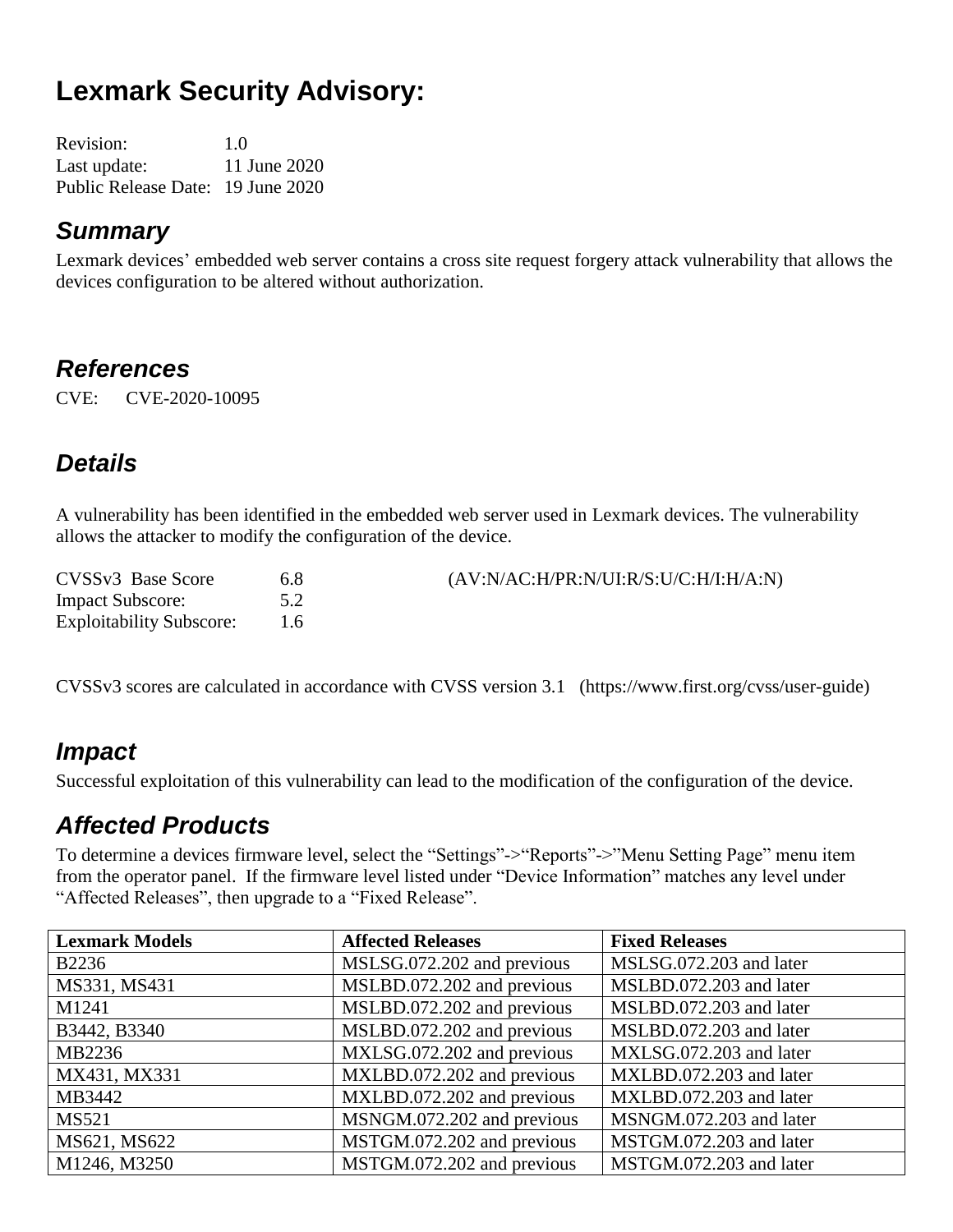| B2546, B2650                                              | MSTGM.072.202 and previous | MSTGM.072.203 and later |
|-----------------------------------------------------------|----------------------------|-------------------------|
| MX421, MX521, MX522, MX622                                | MXTGM.072.202 and previous | MXTGM.072.203 and later |
| XM1242, XM1246, XM3250                                    | MXTGM.072.202 and previous | MXTGM.072.203 and later |
| MB2546, MB2650                                            | MXTGM.072.202 and previous | MXTGM.072.203 and later |
| MX321                                                     | MXNGM.072.202 and previous | MXNGM.072.203 and later |
| MB2338                                                    | MXNGM.072.202 and previous | MXNGM.072.203 and later |
| MS725, MS821                                              | MSNGW.072.202 and previous | MSNGW.072.203 and later |
| MS822, MS823, MS825, MS826                                | MSTGW.072.202 and previous | MSTGW.072.203 and later |
| M5255, M5270                                              | MSTGW.072.202 and previous | MSTGW.072.203 and later |
| B2865                                                     | MSTGW.072.202 and previous | MSTGW.072.203 and later |
| MX721, MX722, MX822, MX826                                | MXTGW.072.202 and previous | MXTGW.072.203 and later |
| XM5365, XM7355, XM7370                                    | MXTGW.072.202 and previous | MXTGW.072.203 and later |
| C3426                                                     | CSLBN.072.202 and previous | CSLBN.072.203 and later |
| CS431                                                     | CSLBN.072.202 and previous | CSLBN.072.203 and later |
| CS331                                                     | CSLBL.072.202 and previous | CSLBL.072.203 and later |
| C3224                                                     | CSLBL.072.202 and previous | CSLBL.072.203 and later |
| C3326                                                     | CSLBL.072.202 and previous | CSLBL.072.203 and later |
| MC3426                                                    | CXLBN.072.202 and previous | CXLBN.072.203 and later |
| CX431                                                     | CXLBN.072.202 and previous | CXLBN.072.203 and later |
| MC3326, MC3224                                            | CXLBL.072.202 and previous | CXLBL.072.203 and later |
| CX331                                                     | CXLBL.072.202 and previous | CXLBL.072.203 and later |
| CS622                                                     | CSTZJ.072.202 and previous | CSTZJ.072.203 and later |
| C2240                                                     | CSTZJ.072.202 and previous | CSTZJ.072.203 and later |
| CS421, CS521                                              | CSNZJ.072.202 and previous | CSNZJ.072.203 and later |
| C <sub>2535</sub> , C <sub>2325</sub> , C <sub>2425</sub> | CSNZJ.072.202 and previous | CSNZJ.072.203 and later |
| CX522, CX622, CX625                                       | CXTZJ.072.202 and previous | CXTZJ.072.203 and later |
| XC2235, XC4240                                            | CXTZJ.072.202 and previous | CXTZJ.072.203 and later |
| MC2535, MC2640                                            | CXTZJ.072.202 and previous | CXTZJ.072.203 and later |
| CX421                                                     | CXNZJ.072.202 and previous | CXNZJ.072.203 and later |
| MC2325, MC2425                                            | CXNZJ.072.202 and previous | CXNZJ.072.203 and later |
| CX820, CX825, CX860                                       | CXTPP.072.202 and previous | CXTPP.072.203 and later |
| XC6152, XC8155, XC8160                                    | CXTPP.072.202 and previous | CXTPP.072.203 and later |
| <b>CS820</b>                                              | CSTPP.072.202 and previous | CSTPP.072.203 and later |
| C6160                                                     | CSTPP.072.202 and previous | CSTPP.072.203 and later |
| CS720, CS725                                              | CSTAT.072.202 and previous | CSTAT.072.203 and later |
| C4150                                                     | CSTAT.072.202 and previous | CSTAT.072.203 and later |
| CX725                                                     | CXTAT.072.202 and previous | CXTAT.072.203 and later |
| XC4140, XC4150                                            | CXTAT.072.202 and previous | CXTAT.072.203 and later |
| CS921, CS923                                              | CSTMH.072.202 and previous | CSTMH.072.203 and later |
| CX921, CX922, CX923, CX924                                | CXTMH.072.202 and previous | CXTMH.072.203 and later |
| XC92xx                                                    | CXTMH.072.202 and previous | CXTMH.072.203 and later |

# *Obtaining Updated Software*

To obtain firmware that resolves this issue or if you have special code, please contact Lexmark's Technical Support Center at [http://support.lexmark.com](http://support.lexmark.com/) to find your local support center.